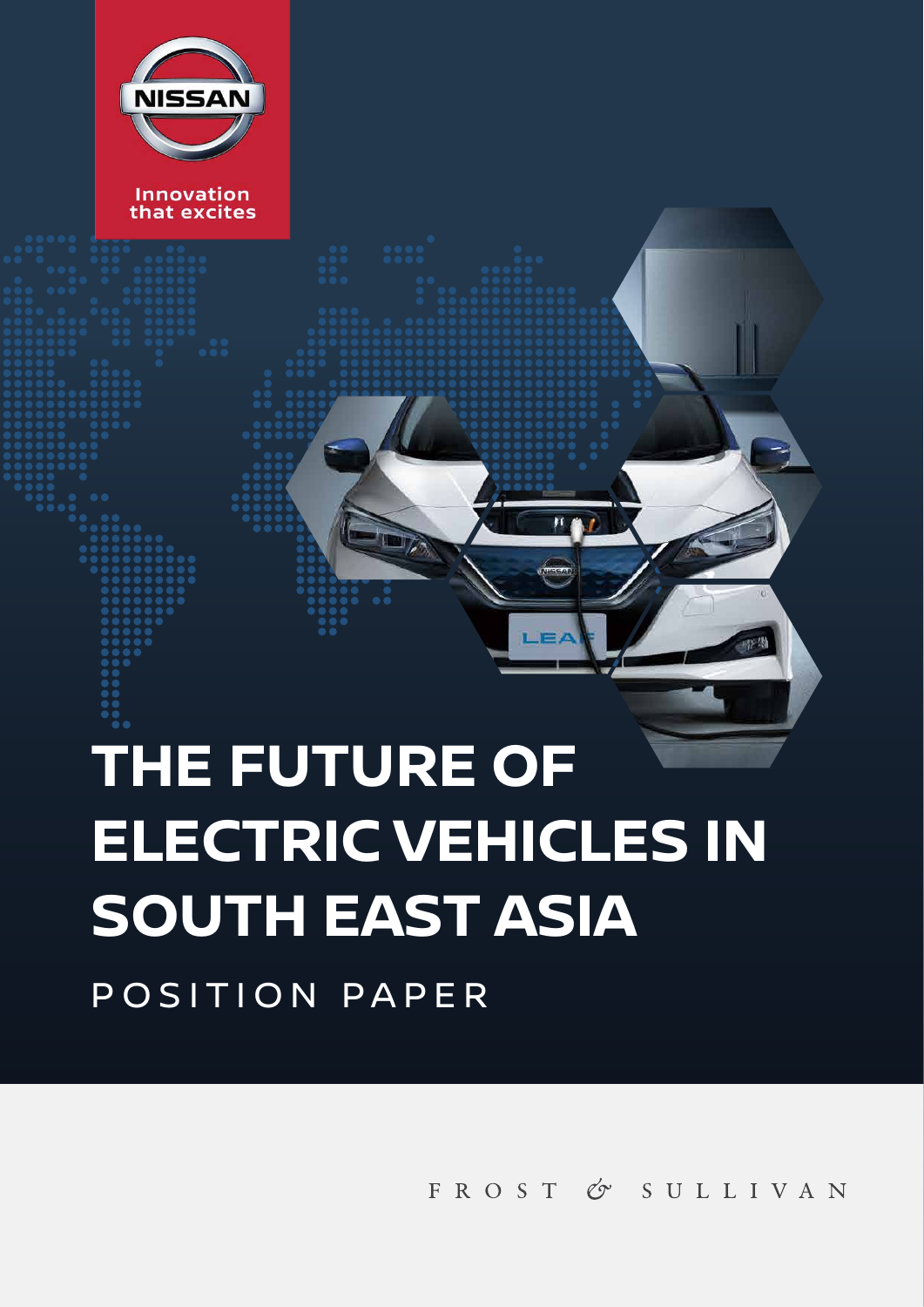# **SOUTH EAST ASIA: AN OVERVIEW**

South East Asia comprises a diverse group of largely developing countries characterized by growing population and increasing urbanization and urban density. Despite a common heritage, and in some cases, a shared past, South East Asian countries are economically, politically and culturally different from each other. The population of the region is 645 million and with a combined GDP is USD2.7 trillion, the and average per capita GDP at an estimated USD4,200.<sup>1</sup>

However, these averages hide certain economic disparities of the region. On one hand, there is Singapore with per capita GDP of approximately USD54,000, while on the other, Myanmar with a per capita GDP of USD1,300, is among the poorest countries in the world.<sup>2</sup>

Another factor that makes this region attractive is its integrated supply chain spread across all automotive-producing countries. As the global competition heats up with countries competing for investments in new capacities, South East Asia nations need to foster further co-operation and integration among each other to flourish.

From an automotive standpoint, South East Asia or ASEAN is one of the most dynamic regions globally. The five major motor vehicle "producers" – Indonesia, Thailand, Malaysia, the Philippines, and Vietnam, account for over 4 million units in production.<sup>3</sup> The entire region itself is a growing market of over 3 million vehicles.4

When considered as a single region, South East Asia is the fifth largest market in the world ahead of Russia and Brazil. While Asia is currently the growth engine of the global automotive demand, after China and India, the next wave of growth is going to come from South East Asia.

**Yutaka Sanada** Regional Senior Vice President **Nissan Motor Asia Pacific** 



The next wave of integration has to come from common specifications, approvals, integrated customs procedures, and eventually a harmonized taxation system that will truly unleash the power of the ASEAN Economic Community (AEC).

### **TABLE OF CONTENTS**

 International Monetary Fund October 2017 estimates International Monetary Fund October 2017 estimates ASEAN Automotive Federation ASEAN Automotive Federation

| South East Asia: An Overview                          | 3               |
|-------------------------------------------------------|-----------------|
| The Electric Vehicle Imperative                       | 4               |
| The Regulatory Environment                            | 5               |
| <b>Awareness about Electric Vehicles</b>              | $6 - 7$         |
| Key Factors Driving the Adoption of Electric Vehicles | $8 - 9$         |
| Barriers to the Adoption of Electric Vehicles         | 12 <sup>2</sup> |
| Profiling the EV Customer                             | $12 - 1$        |
| The Final Word                                        | 14              |
| List of Acronyms & Charts                             | 15              |

12-13

*"There is a signicant societal, economic and environmental upside for South East Asia if public support can match the private interest in electrification. Strong public-private collaboration is vital to create a greener, cleaner future."*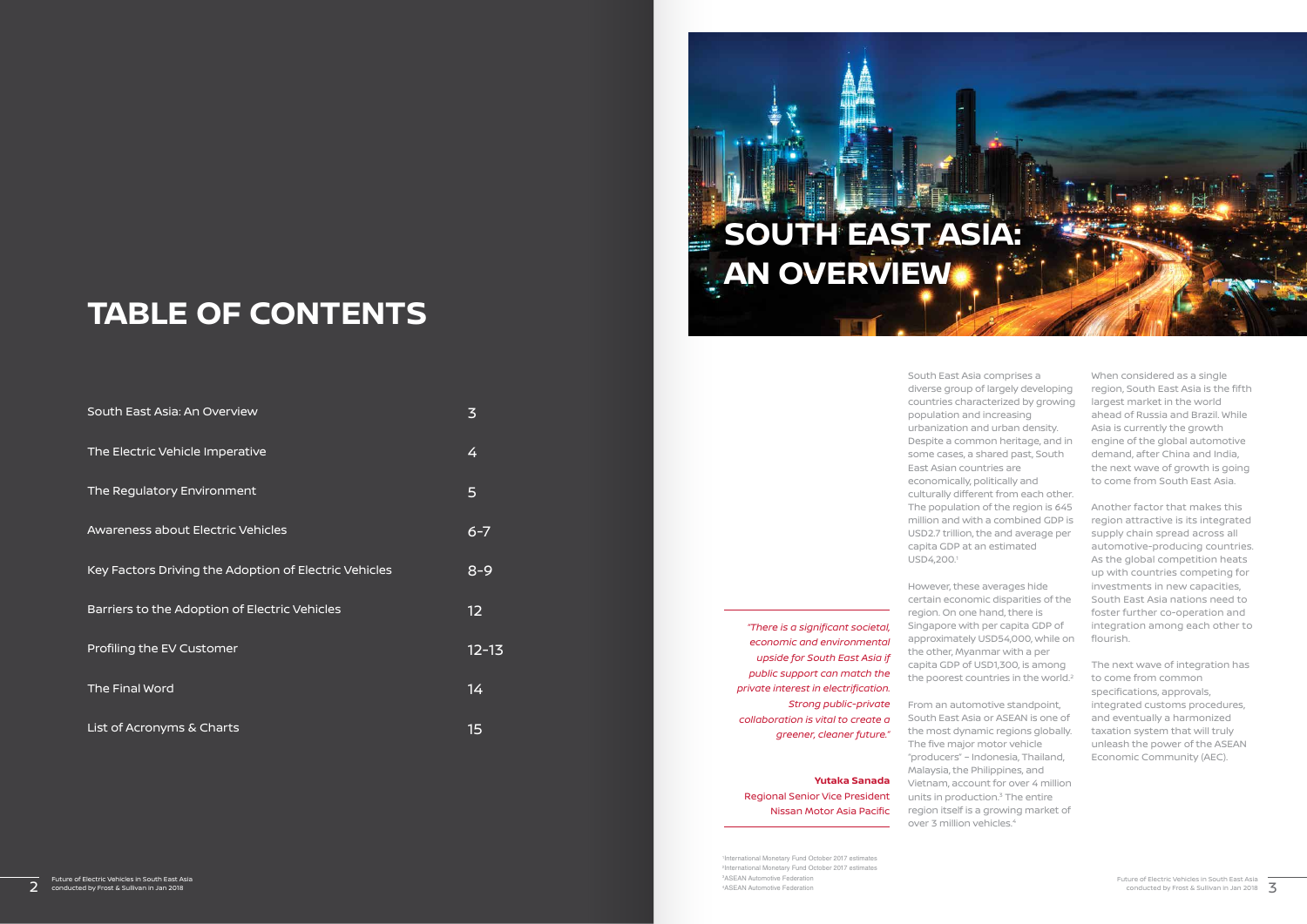## **THE ELECTRIC VEHICLE IMPERATIVE**

### **THE REGULATORY ENVIRONMENT**

EV development can also provide an opportunity for the region to leapfrog in terms of technology adoption and allow further diversification of locally-available fuels such as CNG, biodiesel, and ethanol.

Congestion and deteriorating urban air quality are acute challenges faced by many South East Asia cities. With increasing urbanization and growing mobility needs, the demand for conventional fuel is expected to go through the roof as well, putting severe pressure on fuel import bills.

EVs therefore, appear to be in the sweet spot of alleviating a slew of mobility issues. They have zero tailpipe emission, are virtually noiseless, and can reduce dependence on oil and utilize greener or locally available fuels. EVs are an important piece in solving the smart city puzzle. Zero tailpipe emission can have a profound impact on air quality in cities; and better air quality results in higher productivity and lower healthcare costs.

Petrol and diesel are undoubtedly the most popular fuels in the world. However, they do come with their own share of challenges. Deterioration of urban air quality is the most obvious concern alongside extremely high import bills for oil-importing countries. Alternate fuels, on the other hand, are cheaper, bi-products of local products, and cleaner.

In addition, EV development can also provide an opportunity for the region to leapfrog in terms of technology adoption and allow further diversification of locally-available fuels such as CNG, biodiesel, and ethanol. Renewable energy sources such as wind and solar could be used to run EVs.

Innovative fuels such as hydrogen have the potential to assist in the transition toward zero-emission EV technologies, completely transforming mobility as we know it.

Apart from being a mode of mobility, cars have always been regarded as an extension of one's personality. Ubiquitous connectivity is an expectation of car consumers as an extension of their work and personal devices. Technology trends are everywhere with mobility and the "bring your own device" phenomenon extending to vehicles.

The networking of cars, individuals, and social infrastructure could eventually lead to reduced traffic jams, more efficient car sharing, remote vehicle operation, and improved energy management. Electric vehicles are pivotal in making this happen.

Despite the virtues of EVs, and outlook of a long-term upward trend, the so-called "electrification" of the region has been slow to take off. Penetration remains minuscule. For EV adoption to make considerable progress and spur demand, governments in South East Asia need to play a more crucial role in providing incentives, adopting standards, aligning taxation norms, and most importantly, facilitating the set-up of charging infrastructure.

The Big 3 – Thailand, Malaysia, and Indonesia – have established comprehensive EV policies that take a holistic approach to developing the entire EV ecosystem by promoting consumer demand and incentivizing private investments across the value chain.

Smaller markets like the Philippines and Singapore do not have integrated roadmaps; they are, nevertheless, pushing the EV agenda through various automotive policies.

For example, the Philippines has taken the modernization of its Jeepneys as the focus project to promote its EV program. Almost all governments in South East Asia realize that large-scale EV adoption is unlikely without ensuring the availability of charging infrastructure and are cognizant of the challenges therein, both in terms of time and costs. This presents a unique opportunity for private collaboration and participation at a massive scale, which could fast-track EV penetration.



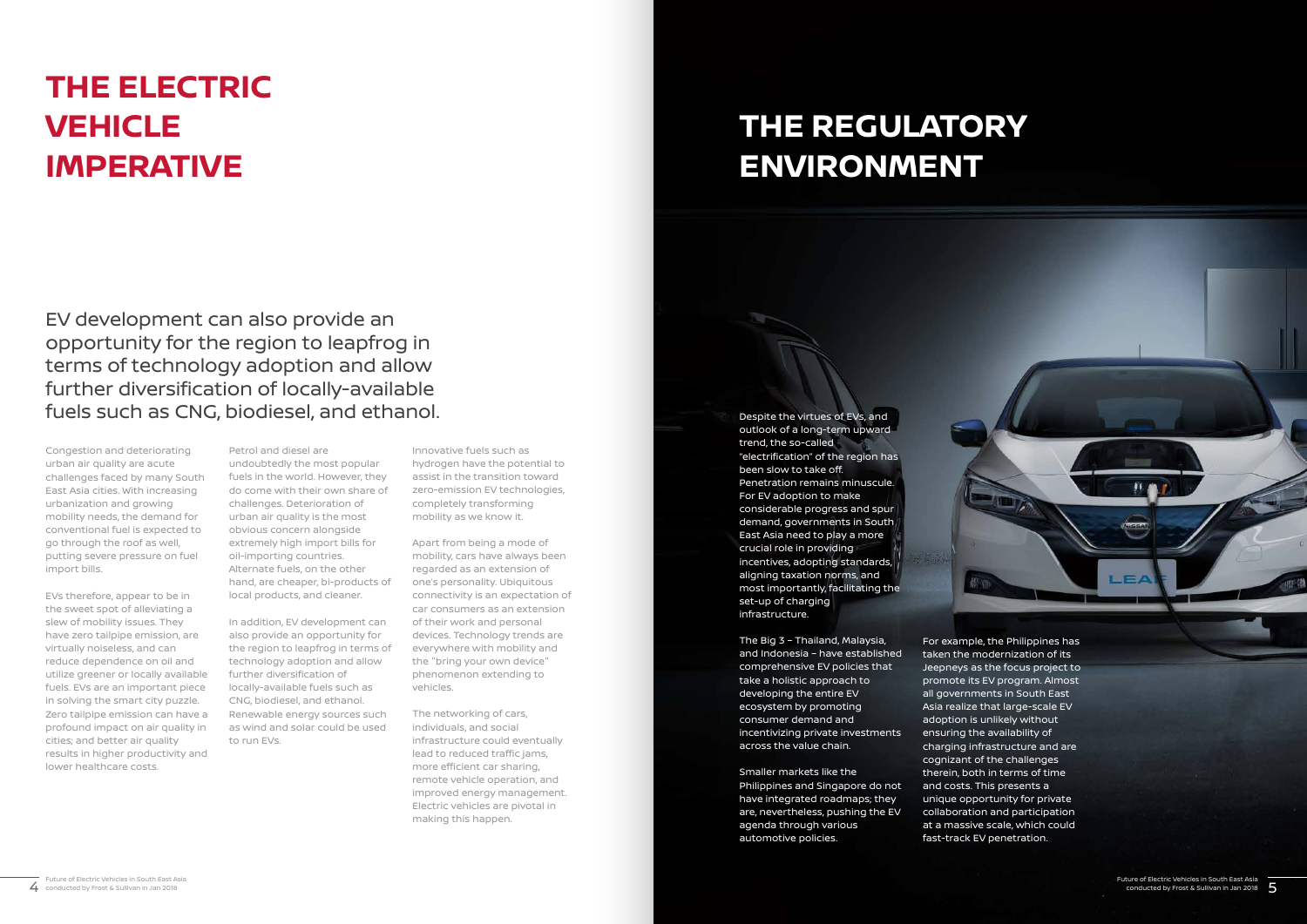*Fig. 1: Technology Association of EVs*

That stated, the association with BEVs is relatively weak in Thailand and Malaysia (Fig. 2). This could be mainly due to the significant presence of full hybrids in Malaysia and Thailand which skews consumers' association of EVs with Hybrids. On the other hand, respondents in Singapore, Indonesia, and Vietnam are more evolved in their association with BEVs.

There is significant latent demand for EVs across the markets. However, the current uptake rate is not a true reflection of this underlying demand. Of the 1,800 new car intenders surveyed, 37% revealed that they would certainly consider EVs when they make their next purchase decision (Fig. 3). Respondents in the Philippines, Thailand, and Indonesia are the most eager to buy EVs.

#### *Fig. 2: Association of EVs with BEVs, by Country*

*Fig. 3: Intention to Buy an EV as the Next Purchase*

### **AWARENESS ABOUT ELECTRIC VEHICLES**

Frost & Sullivan, a global growth consulting company, recently conducted a study titled "Future of Electric Vehicles in South East Asia". The study was commissioned by Nissan and based on 1,800 customer interviews across six countries in ASEAN.

The study revealed that although EV uptake across South East Asia remains comparatively low, consumers are aware of the differences in various EV technologies such as Battery Electric Vehicles (BEVs), Plug-in Hybrid Vehicles (PHEVs), Full Hybrid, and Nissan e-POWER vehicles. The highest association of EVs is for BEVs at 83% (Fig. 1).

**83%**

**25% 35% 31% BEV PHEV Full Hybrid Parallel Hybrid** Battery engines charged externally Conventonal fuel engines and a battery engine charged externally Hybrid vehicles having electric motors. No external charger High output battery engine charged by a small petrol engine





Conducted by Frost & Sullivan in Jan 2018 Future of Electric Vehicles in South East Asia **6** conducted by Frost & Sullivan in Jan 2018

**of respondents are open to purchasing an EV as their next car, with respondents in the Philippines, Thailand, and Indonesia the most eager**

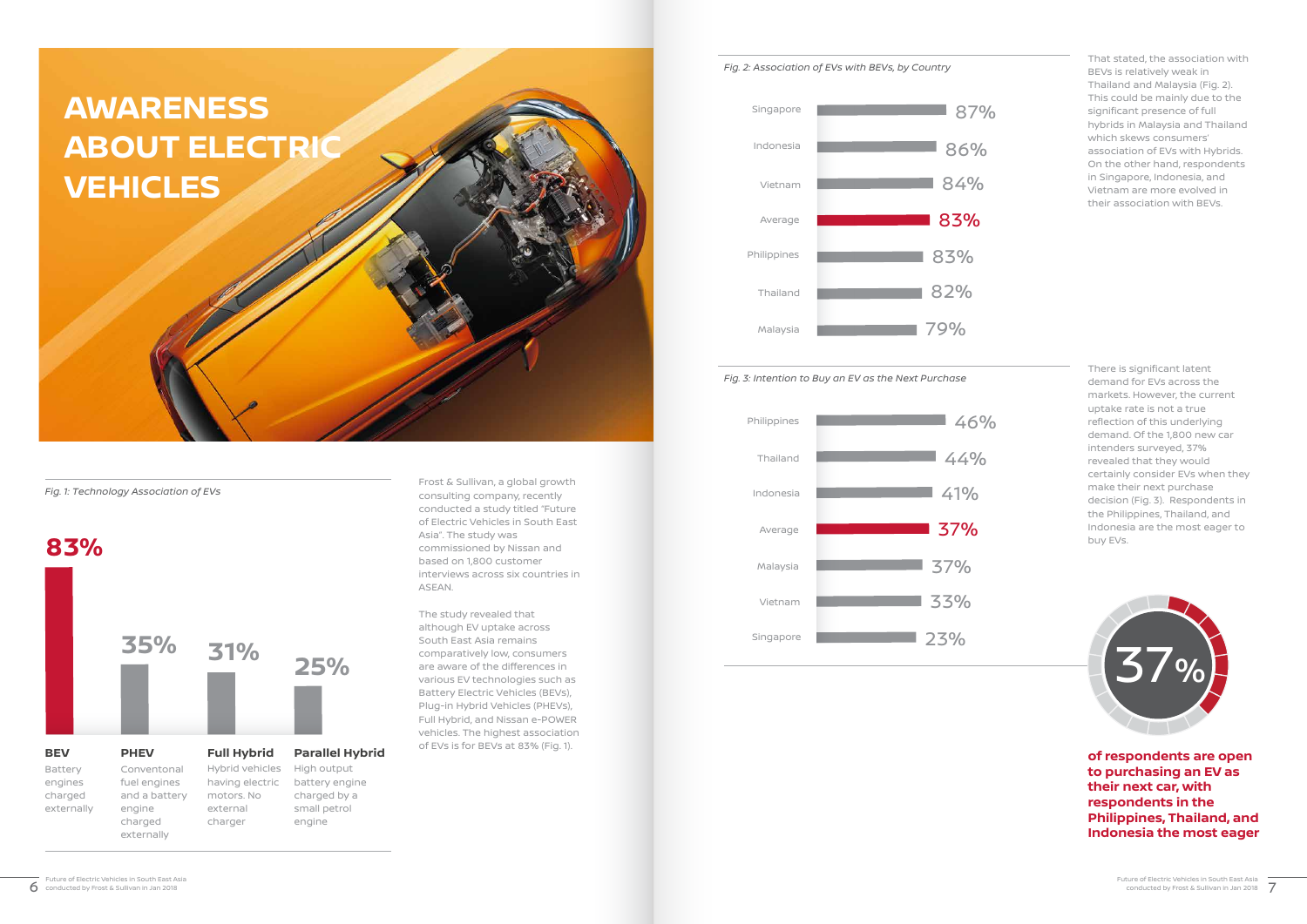*Fig.4: Motivating Factors for EV Purchase*

There are a significant number of customers who care about the environment and are willing to pay a premium for a "greener" product.

Findings indicate that governments have a critical role to play in promoting EV usage. Three in four respondents are ready to switch from conventional cars to EVs if taxes are waived.

Other (non-financial) incentives that would motivate customers include installation of charging stations in apartment buildings (70%), priority lanes for EVs (56%), and free parking (53%) (Fig. 6).

It is quite evident that without proactive participation from the government, EV demand may not really take off. Strong latent demand can only be translated into tremendous growth potential if the right incentives are provided. The study further shows that customers in South East Asia are quite evolved.

#### Fig. 6: Incentives Influencing Switch from *Conventional Cars to Electric Vehicles*

While making a purchase decision for an EV, they also take into consideration the source of power, and whether it is renewable. In fact, 81% (out of 1,800) respondents surveyed mentioned that their choice would be significantly influenced by the source of power (Fig.7).

This concern for the environment was found to be more important to customers in the Philippines, Vietnam, and Indonesia. Adoption of any alternate fuel, EVs, or hydrogen is essential, but requires a mind-shift at all levels.

The national mindset needs to change to recognize the perils of conventional fuels and chart out a vision for cleaner, greener energy. This also requires a change in customer habits and usage of cars.

*Fig.7: Impact of Fuel Source on Electric Vehicle Purchase Decision* 

## **KEY FACTORS DRIVING THE ADOPTION OF ELECTRIC VEHICLES**

Despite the low EV uptake in the region, the customer base in the region is surprisingly evolved. Contrary to popular belief that the high cost of EV is an

impediment, the survey reveals that safety and charging



concerns run high on customers' minds (Fig. 4). In fact, customers are ready to pay up to 50% higher than the comparable conventional car to own an EV.

**Very Important** 

Slightly Important Somewhat Important

Slightly Not Important

*Fig.5: Motivating Factors for EV Purchase, by Country*

In Singapore, customers rate government incentives as a key motivator, while in Indonesia and Vietnam, environmental awareness is rated higher. In Malaysia and Thailand, lower operating costs of EVs is a more critical motivating factor than government incentives (Fig. 5).



| <b>INDONESIA</b>     | <b>MALAYSIA</b>      | <b>PHILIPPINES</b>   |
|----------------------|----------------------|----------------------|
| <b>Better Safety</b> | <b>Better Safety</b> | <b>Better Safety</b> |
| <b>Standards</b>     | Standards            | Standards            |
| Charging Flexibility | Charging Flexibility | Charging Flexibility |
| & Convenience        | & Convenience        | & Convenience        |
| Environmental        | Lower Operating      | Battery range equal  |
| Awareness            | Costs of EVs         | to full tank         |
|                      |                      |                      |
|                      |                      |                      |
| <b>SINGAPORE</b>     | <b>THAILAND</b>      | <b>VIETNAM</b>       |
| <b>Better Safety</b> | <b>Better Safety</b> | <b>Better Safety</b> |
| <b>Standards</b>     | Standards            | Standards            |
| Govenment            | Charging Flexibility | Charging Flexibility |
| Incentives           | & Convenience        | & Convenience        |

75%

70%





93%

72%

75%

76%

81%

84%

86%

*"Electric vehicles are much more than a transportation method to get you from A to B. We see them as clean, connected mobile energy units – representing a new type of ownership – and providing an exciting driving experience."*

### **Vincent Wijnen**

Head of Sales & Marketing, Nissan Group of Asia & Oceania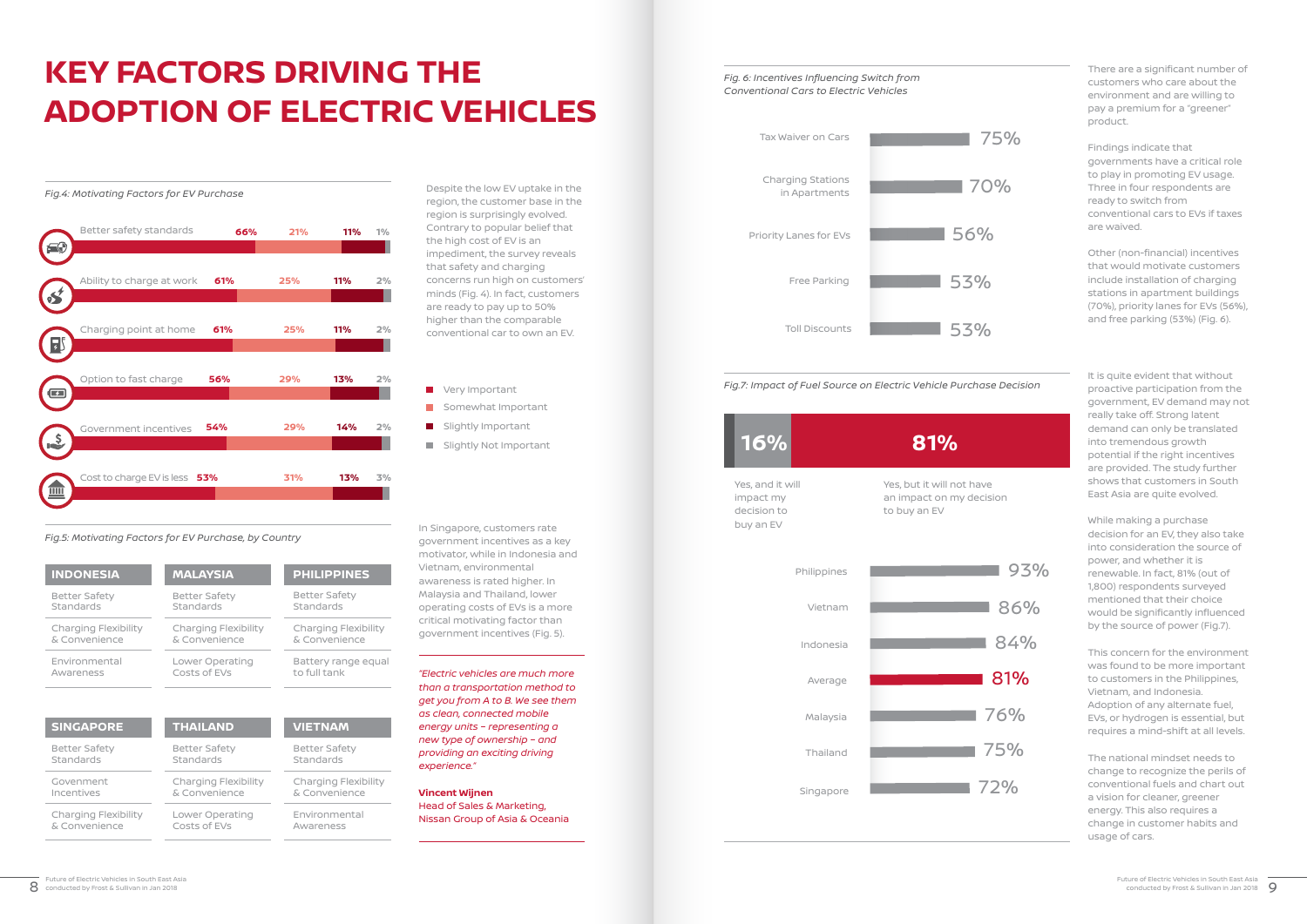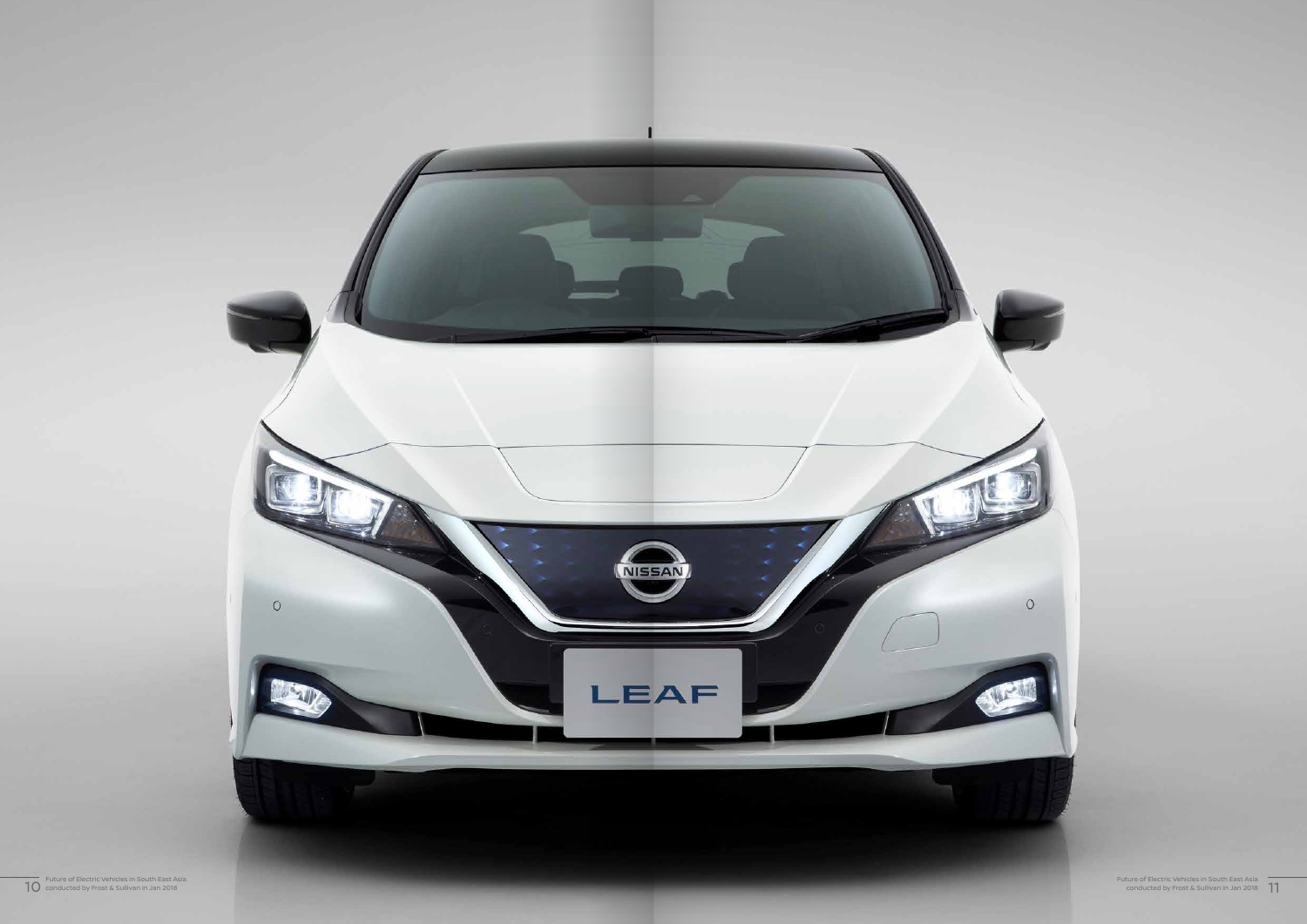### **BARRIERS TO THE ADOPTION OF ELECTRIC VEHICLES**

*Fig. 8: Adoption Barriers for Electric Vehicles*

### **PROFILING THE EV CUSTOMER**

*Fig. 9: Age Distribution of Likely EV Buyers*

With a strong belief in EVs and their capabilities, 60% of likely intenders are relatively young, less than 40 years old (Fig. 9).

of transport with the lowest running cost. For them, a vehicle is simply a means of transportation rather than a source of pleasure and the EV fits the bill in the medium to

long-term.

The third and largest group consists of the trendy enthusiasts. They are interested in high-performance vehicles, representing a sense of luxury and premiumness. This group of consumers are trendy, dislike "old-fashioned" cars, and look for innovative models.

Their focus is on advanced features, user-friendly displays, and connectivity options. Considering themselves trendsetters, this group views an EV as a product, which helps project that image.

For an equivalent specification and/or similar performance, more than 50% of EV intenders are willing to pay 20%–30% more for a conventional car, while over 20% of EV intenders are ready to pay up to 50% more than a conventional car (Fig. 10).

While there is significant demand potential for EVs, there are adoption barriers as well. Lack of requisite knowledge underlies the slow uptake of EVs in recent years. Range anxiety is the main drawback for the adoption of EVs. Customers are also unsure about the safety standards EVs adhere to.

While consumer attitudes behind driving habits and what driving represents differ, they correlate with three major profile groups comprising EV intenders: (1) Environmentalists, (2) Basic Utility Drivers, and (3) Trendy Enthusiasts. The features of EVs, the value these potential buyers expect, and the prices they are willing to pay depend on their

attitude toward EVs.

Nearly 34% of the EV customer base comprises environmentalists, consumers driven by strong environmental awareness. They are concerned by ongoing climate change and

view EVs as the right solution to do their bit for the environment. Approximately 27% of the intender customer base consists

of basic utility drivers who are looking for an inexpensive means

> In segmenting the three profile groups further, while basic utility drivers are willing to pay a premium of not more than 10%, the environmentalists are willing to pay 20%–30% more, and the trendy enthusiasts at 30%–50% more for an EV. Thus, the trendy enthusiast sees the highest value in EVs and is ready to pay the highest premium.

**Yutaka Sanada** Regional Senior Vice President Nissan Motor Asia Pacific

The onus is on the manufacturers to demonstrate and convince customers about the safety of their vehicles in varying weather and usage conditions. For example, since 2010 Nissan has sold more than 300,000 units of the Nissan LEAF, the world's best-selling EV,

without critical incidents with the batteries.

Other adoption barriers include limited public and private infrastructure for charging and reliability of technology for EVs (Fig. 8).

| Running out of power           |                        | 60% |     | 25%<br>13%           | 1% 1%    |
|--------------------------------|------------------------|-----|-----|----------------------|----------|
| Safety concerns                |                        | 55% | 27% | 15%                  | 2%0%     |
| Limited public infrastructure  | 54%                    |     | 29% | 14%                  | 2%0%     |
| Limited private infrastructure | 53%                    |     | 29% | 14%                  | $3\%$ 0% |
| Reliability of new technology  | 52%                    |     | 30% | 14%                  | 3%0%     |
| Maintenance & operating costs  | 49%                    |     | 34% | 14%                  | 2%1%     |
| Better recharge by plugging    | 44%                    |     | 32% | 17%                  | $4\%$ 1% |
| Type of electricity generated  | 41%                    | 34% |     | 18%                  | 5%2%     |
| Higher purchase price          | 39%                    | 35% |     | 19%                  | 6%1%     |
| Very Important                 | Somewhat Important     |     |     | Slightly Important   |          |
| Slightly Not Important         | Somewhat Not Important |     |     | Not Important At All |          |



*Fig.10: Premium for Electric Vehicles, by % of Intenders*







*"The trend of urbanization all throughout the region will continue driving the growth of cities. Hence, it becomes even more urgent to address this challenges through making ingenious and intelligent solutions widely available."*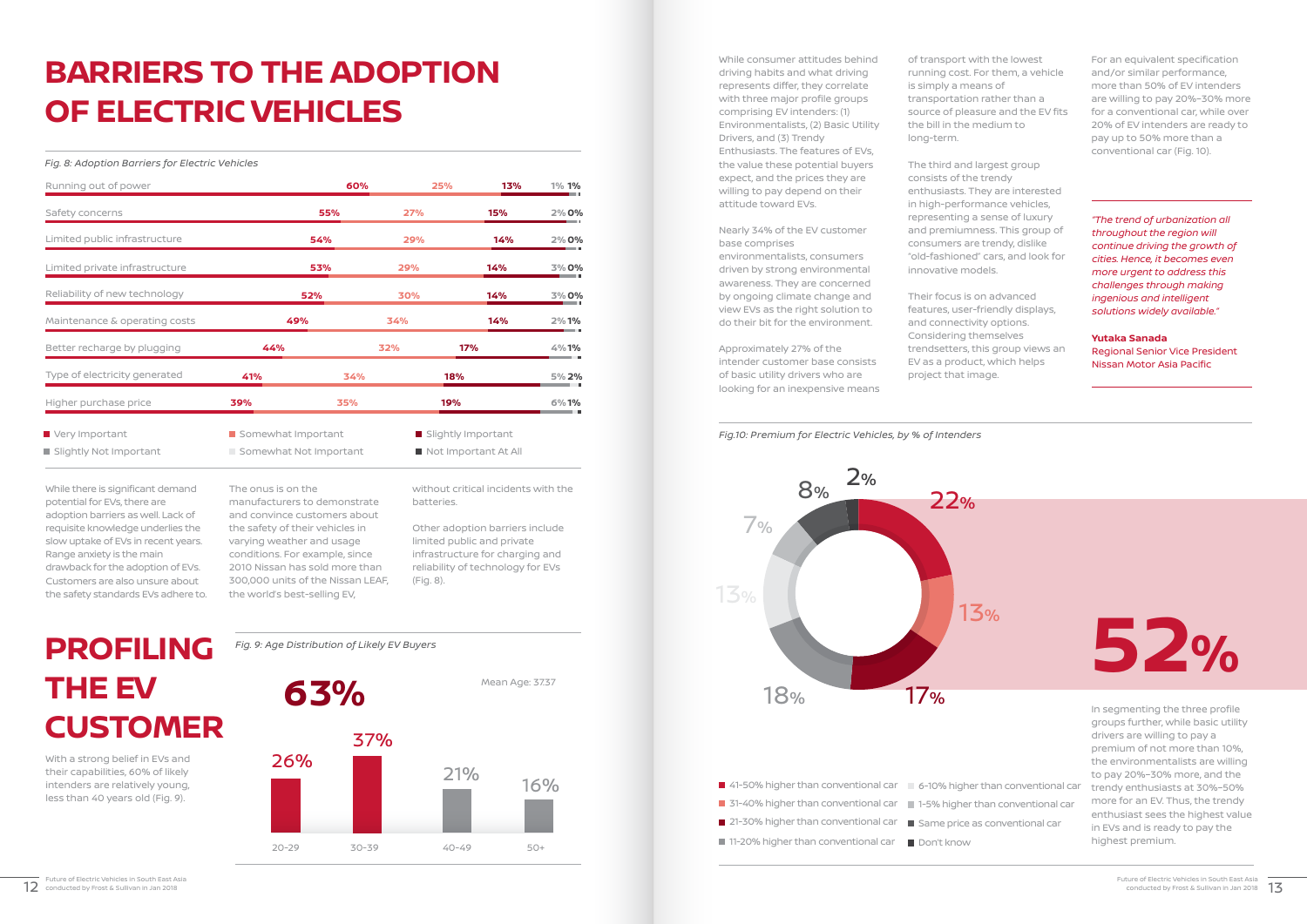### **THE FINAL WORD**

South East Asia is in the midst of exciting times. The future of mobility in the region is electric and greener. However, leapfrogging in EV requires strong collaboration between public and private parties, and devising a long-term approach tailored to address each market's unique situation.

Through steady penetration of EVs, the automotive industry is undergoing a virtual transformation of sorts. Nissan is at the forefront of making this transformation happen through the Nissan Intelligent Mobility portfolio. It is a vision to deliver more electrification, more connectivity, and ultimately more autonomy, to move people to a better world.

Fig. 2 **Association of EVs with BEVs by Country** 

**A1: List of Acronyms**

BEV Battery Electric Vehicle

**A2: List of Charts**

Fig.1 Technology Association with

Fig. 3 **Intention to buy EV as Next** 

Fig. 4 Motivating Factors for EV

Fig. 9 **Age Distribution of likely EV** 

Fig. 10 Premium for Electric

USD US Dollar

CNG Compressed Natural Gas

GDP Gross Domestic Product

PHEV Plug-in Hybrid Vehicle

EV **Electric Vehicle** 

**AEC** ASEAN Economic Community

**ASEAN Association of South East Asian Nations** 

Fig. 5 Motivating Factors for EV Purchase, by

Fig. 6 **Incentives Influencing Switch from Conventional Cars to Electric Vehicles** 

Fig. 7 **Impact of Fuel Source on Electric Vehicle Purchase** 

Fig. 8 **Adoption Barriers for Electric Vehicles**